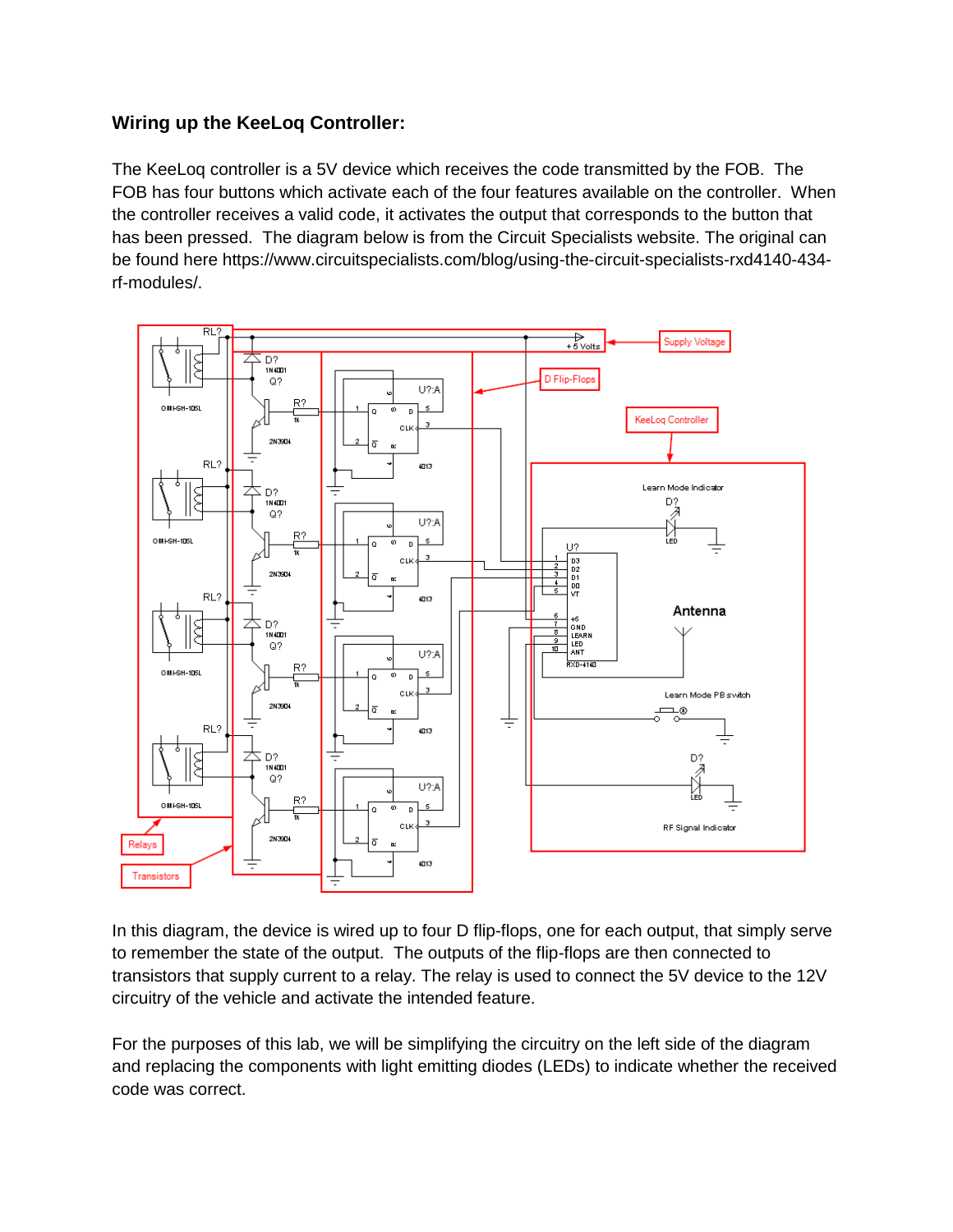To construct the circuit, first place the YwRobot power supply onto the mini breadboard as seen below.



The jumpers in the image above should be set to 5V. This controls the voltage placed on the supply rails. Notice polarity markers on the power supply rails. As you are constructing the circuit you must be careful to connect the Vcc and Ground connections properly. On this particular breadboard, the blue side of the rail is Vcc (5V) while the red side of the rail is Ground.

If you have not used a breadboard before, it is important to understand how the device is organized. Typically, power supply rails are located on the far edges of the board. These rails are vertical busses. This means that a pin inserted into any of the holes is physically connected to any pin in the same vertical line. These make power and ground easily available to any of the internal busses.

In the diagram below, these are identified by the vertical bars with red and blue stripes. The breadboard may be marked with polarity but this only identifies convention. It is important to understand what is actually present on the bus before trying to use it.

The interior of the breadboard consists of horizontal busses separated into two halves of a single plane. While the numbers on both sides of the plane correspond, they are not connected. In the diagram below, columns a-e in each row are connected to one another and columns f-j are connected to one another as well. However the gap in the middle isolates the two sides.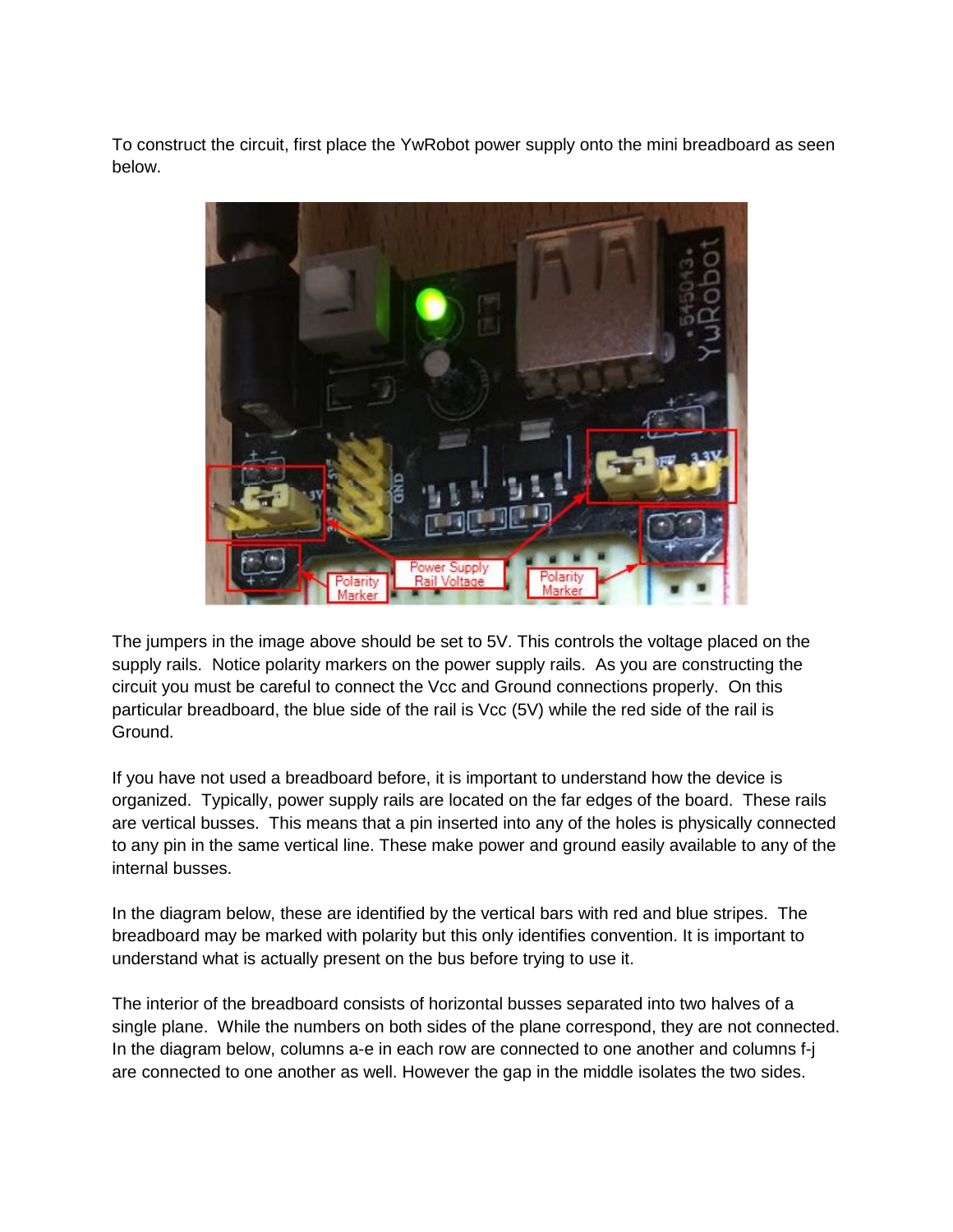

The isolation gap is used to accommodate Dual In-line Package integrated circuit components like the one seen below. This allows a circuit designer to easily isolate the pins on the chip and provide discrete inputs to each.

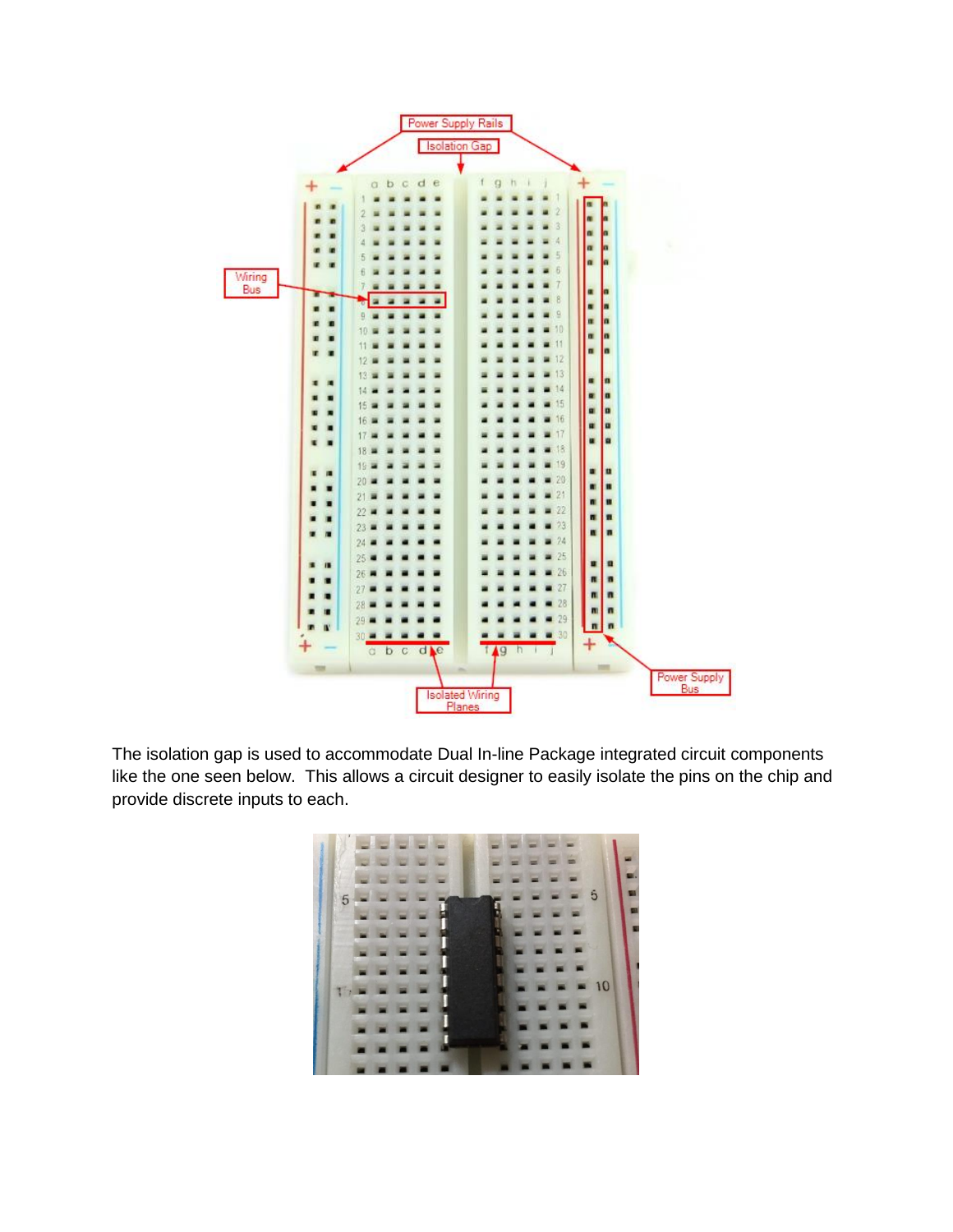With a basic understanding of breadboard organization, you can begin wiring up the KeeLoq circuit. Insert the KeeLoq controller into the pins column H on the mini breadboard. This isolates the pins from one another and allows us to connect other components to the inputs and outputs of the device.



On the reverse side of the KeeLoq device, connect the three inner pins as identified above. These are Vcc, Ground and Learn. Vcc provides power to the device and should be connected to the power supply + rail. Ground allows current to exit the circuit and should be connected to the power supply - rail. The learn input is not used for our purposes. However, this input is "active low" meaning that it must be held at 5V to avoid being placed into learning mode.

Next, break 9 pins off of your 40 pin header and insert them into column C on the breadboard across from the D0-D3 outputs on the controller. 9 pins are used because the Pi-Stop LEDs need a gap to accommodate the base of the device and it makes the connecting the devices more stable. These devices have internal resistors (on the face of the base) so external resistors are not necessary to limit the current passing through the devices. Wire the individual pins according to the diagram below.